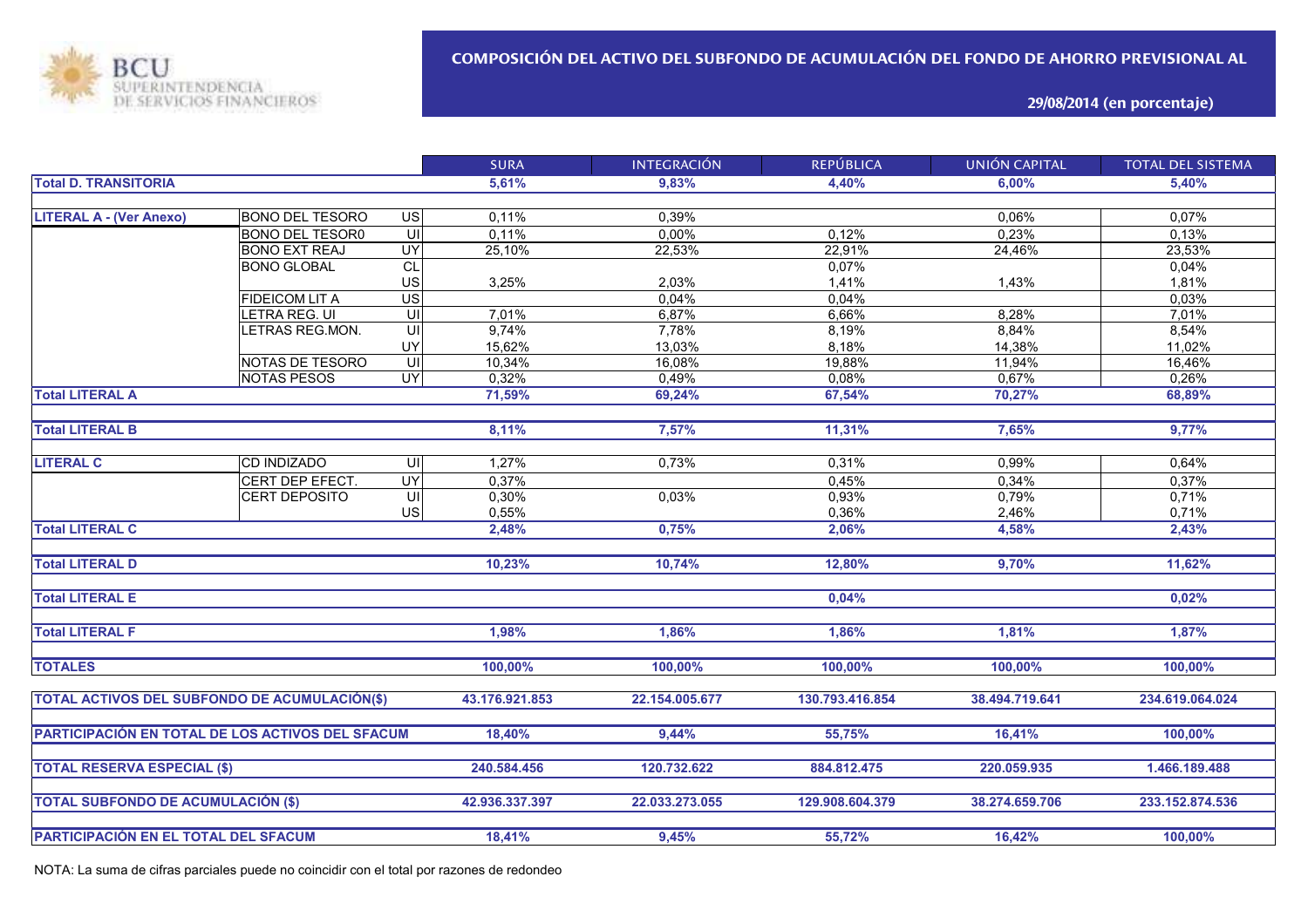

## **29/08/2014 (en porcentaje)**

|                                                 |                      |               | <b>SURA</b>   | <b>INTEGRACIÓN</b>       | <b>REPÚBLICA</b> | UNIÓN CAPITAL  | TOTAL DEL SISTEMA |  |
|-------------------------------------------------|----------------------|---------------|---------------|--------------------------|------------------|----------------|-------------------|--|
| <b>Total D. TRANSITORIA</b>                     |                      |               | 6,14%         | 15,71%<br>5,07%<br>6,18% |                  |                | 6,12%             |  |
|                                                 |                      |               |               |                          |                  |                |                   |  |
| <b>LITERAL G - (Ver Anexo)</b>                  | LETRA REG. UI        | UI            | 6,72%         | 18,40%                   | 16,63%           | 29,65%         | 17,31%            |  |
|                                                 | LETRAS REG.MON.      | UI            | 26,00%        | 15,29%                   | 21,65%           | 4,47%          | 19,08%            |  |
|                                                 |                      | UY            | 33,26%        | 27,01%                   | 51,86%           | 44,84%         | 46,06%            |  |
|                                                 | NOTAS DE TESORO      | UI            | 18,04%        | 13,32%                   |                  | 10,64%         | 5,57%             |  |
|                                                 | <b>NOTAS PESOS</b>   | UY            | 3,00%         | 3,53%                    |                  |                | 0,72%             |  |
| <b>Total LITERAL G</b>                          |                      |               | 87,03%        | 77,55%                   | 90,14%           | 89,61%         | 88,74%            |  |
|                                                 |                      |               |               |                          |                  |                |                   |  |
| <b>LITERAL H</b>                                | CERT DEP EFECT.      | UY            | 0,30%         |                          | 1,82%            | 1,26%          | 1,36%             |  |
|                                                 | <b>CERT DEPOSITO</b> | <b>US</b>     | 5,02%         |                          |                  |                | 0,82%             |  |
| <b>Total LITERAL H</b>                          |                      |               | 5,31%         |                          | 1,82%            | 1,26%          | 2,18%             |  |
|                                                 |                      |               |               |                          |                  |                |                   |  |
| <b>Total LITERAL I</b>                          |                      |               |               | 4,05%                    |                  |                | 0,26%             |  |
| <b>Total LITERAL K</b>                          |                      |               | 1,52%         | 2,69%                    | 2,96%            | 2,95%          | 2,71%             |  |
|                                                 |                      |               |               |                          |                  |                |                   |  |
| <b>TOTALES</b>                                  |                      |               | 100,00%       | 100,00%                  | 100,00%          | 100,00%        | 100,00%           |  |
|                                                 |                      |               |               |                          |                  |                |                   |  |
| <b>TOTAL ACTIVOS DEL SUBFONDO DE RETIRO(\$)</b> |                      | 4.725.282.783 | 1.861.287.072 | 17.570.638.286           | 4.849.914.487    | 29.007.122.627 |                   |  |
|                                                 |                      |               |               |                          |                  |                |                   |  |
| PARTICIPACIÓN EN TOTAL DE LOS ACTIVOS DEL SFRET |                      |               | 16,29%        | 6,42%                    | 60,57%           | 16,72%         | 100,00%           |  |

NOTA: La suma de cifras parciales puede no coincidir con el total por razones de redondeo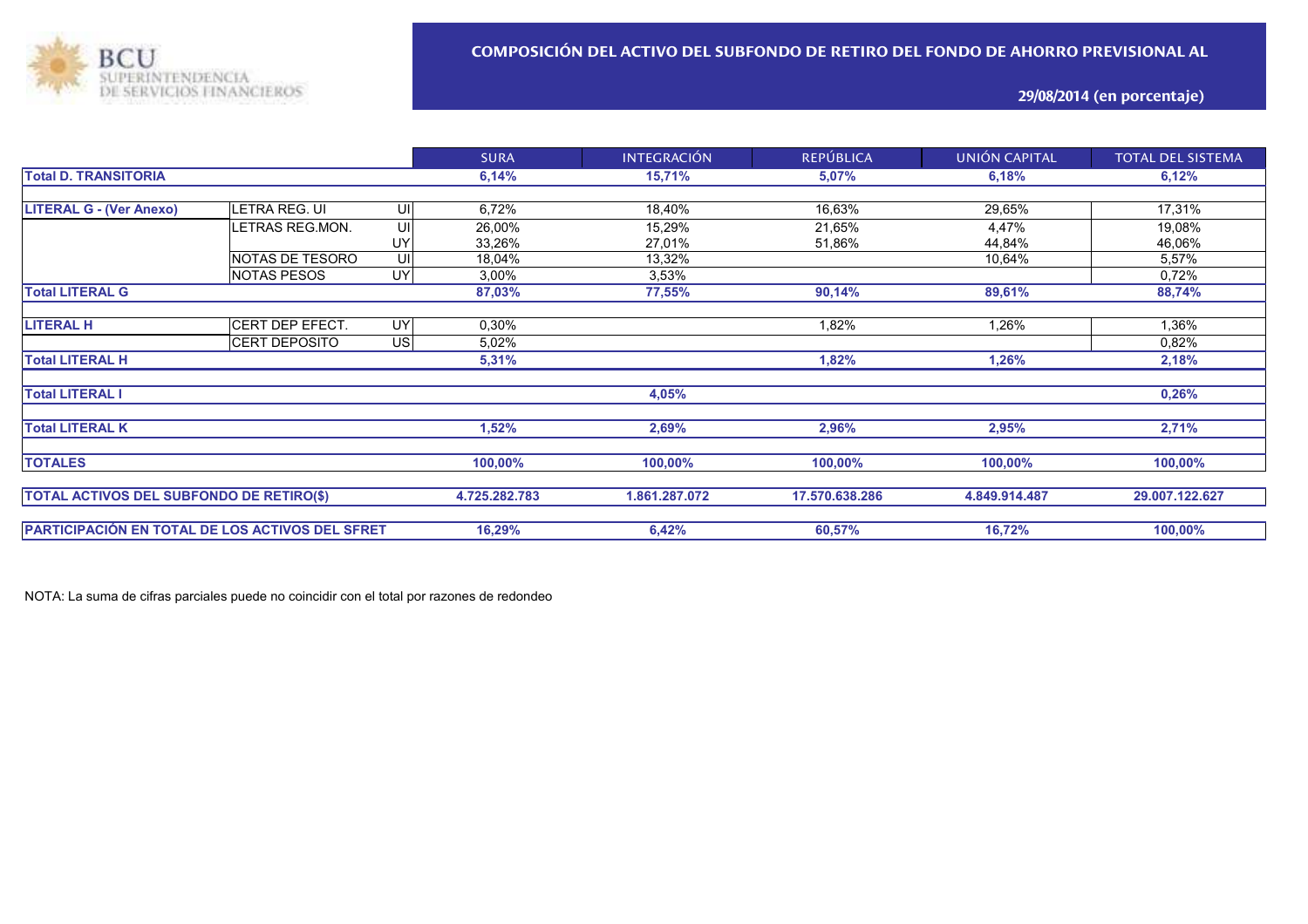

## **29/08/2014 (en porcentaje)**

|                                                  | <b>SURA</b>    | <b>INTEGRACIÓN</b> | <b>REPÚBLICA</b> | UNIÓN CAPITAL  | <b>TOTAL DEL SISTEMA</b> |
|--------------------------------------------------|----------------|--------------------|------------------|----------------|--------------------------|
|                                                  |                |                    |                  |                |                          |
| TOTAL ACTIVOS DEL SUBFONDO DE ACUMULACIÓN(\$)    | 43.176.921.853 | 22.154.005.677     | 130.793.416.854  | 38.494.719.641 | 234.619.064.024          |
|                                                  |                |                    |                  |                |                          |
| PARTICIPACIÓN EN TOTAL DE LOS ACTIVOS DEL SFACUM | 18.40%         | 9,44%              | 55,75%           | 16.41%         | 100,00%                  |
|                                                  |                |                    |                  |                |                          |
| <b>TOTAL RESERVA ESPECIAL (\$)</b>               | 240.584.456    | 120.732.622        | 884.812.475      | 220.059.935    | 1.466.189.488            |
|                                                  |                |                    |                  |                |                          |
| <b>TOTAL SUBFONDO DE ACUMULACIÓN (\$)</b>        | 42.936.337.397 | 22.033.273.055     | 129.908.604.379  | 38.274.659.706 | 233.152.874.536          |
|                                                  |                |                    |                  |                |                          |
| PARTICIPACIÓN EN EL TOTAL DEL SFACUM             | 18,41%         | 9,45%              | 55,72%           | 16.42%         | 100,00%                  |
|                                                  |                |                    |                  |                |                          |

| <b><i>FIVOS DEL</i></b><br>∟ SUBFONDO DE RETIRO(\$'<br><b>TOTAL</b><br>Δı<br><b>Avi</b>           | 1.725.282.783<br>1.861.287.072 |                      | 17.570.638.286         | 4.849.914.48        | 29.007.122.627 |
|---------------------------------------------------------------------------------------------------|--------------------------------|----------------------|------------------------|---------------------|----------------|
|                                                                                                   |                                |                      |                        |                     |                |
| <b>ACTIVOS DEL SFRET</b><br>DE<br><b>TOTAL</b><br><b>PART</b><br>$\_$ LOS ACT<br>TICIPAC<br>"ION. | 16,29%                         | $\sqrt{2}$<br>0.4∠7o | 60,57%<br>. <i>.</i> . | 16.720<br>10. / 470 | 100,00%        |

| TOTAL ACTIVOS DEL F.A.P.(\$)                            | 47.902.204.635 | 24.015.292.749 | 148.364.055.140 | 43.344.634.128 | 263.626.186.652 |
|---------------------------------------------------------|----------------|----------------|-----------------|----------------|-----------------|
| <b>PARTICIPACIÓN EN TOTAL DE LOS ACTIVOS DEL F.A.P.</b> | 18,17%         | 9.11%          | 56.28%          | 16.44%         | $100,00\%$      |
| <b>TOTAL RESERVA ESPECIAL (\$)</b>                      | 240.584.456    | 120.732.622    | 884.812.475     | 220.059.935    | 1.466.189.488   |
| <b>TOTAL F.A.P. <math>(\\$)</math></b>                  | 47.661.620.179 | 23.894.560.127 | 147.479.242.665 | 43.124.574.193 | 262.159.997.163 |
| <b>PARTICIPACIÓN EN EL TOTAL DEL F.A.P.</b>             | 18,18%         | 9,11%          | 56,26%          | 16.45%         | 100,00%         |